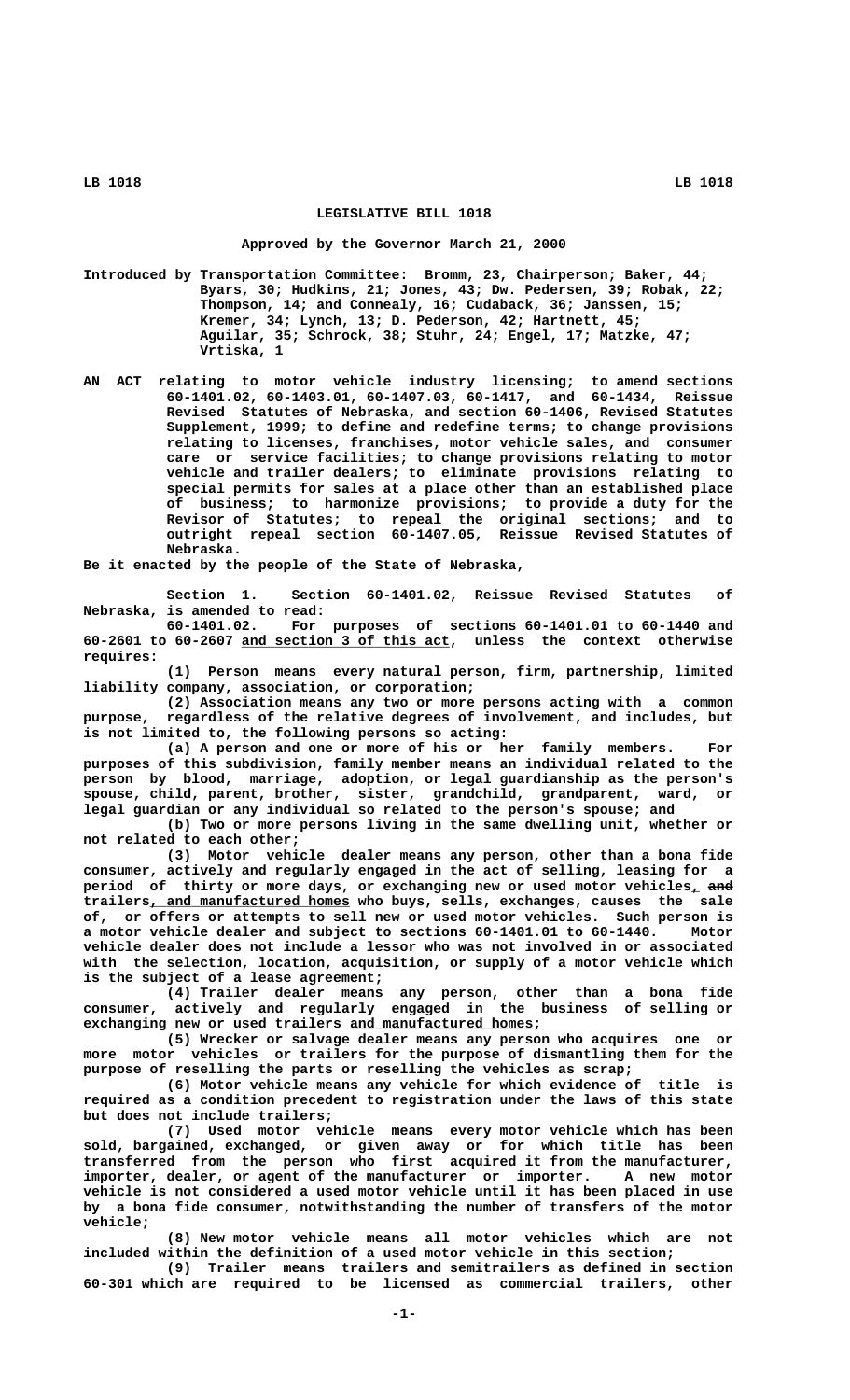**vehicles without motive power constructed so as to permit their being used as conveyances upon the public streets and highways and so constructed as not to be attached to real estate and to permit the vehicle to be used for human habitation by one or more persons, and camping trailers, slide-in campers, fold-down campers, and fold-down tent trailers. Machinery and equipment to which wheels are attached and designed for being drawn by a motor vehicle are excluded from the provisions of sections 60-1401.01 to 60-1440;**

**(10) Motorcycle dealer means any person, other than a bona fide consumer, actively and regularly engaged in the business of selling or exchanging new or used motorcycles;**

**(11) Motorcycle means every motor vehicle, except a tractor, having a seat or saddle for use of the rider and designed to travel on not more than three wheels in contact with the ground and for which evidence of title is required as a condition precedent to registration under the laws of this state;**

**(12) Auction means a sale of motor vehicles and trailers of types required to be registered in this state, except such vehicles as are eligible for registration pursuant to section 60-305.09, sold or offered for sale at which the price offered is increased by the prospective buyers who bid against one another, the highest bidder becoming the purchaser. The holding of a farm auction or an occasional motor vehicle or trailer auction of not more than two auctions in a calendar year does not constitute an auction subject to sections 60-1401.01 to 60-1440;**

**(13) Auction dealer means any person engaged in the business of conducting an auction for the sale of motor vehicles and trailers;**

**(14) Supplemental motor vehicle, trailer, motorcycle, or motor vehicle auction dealer means any person holding either a motor vehicle, trailer, motorcycle, or motor vehicle auction dealer's license engaging in the business authorized by such license at a place of business that is more than three hundred feet from any part of the place of business designated in the dealer's original license but which is located within the city or county described in such original license;**

**(15) Motor vehicle, motorcycle, or trailer salesperson means any person who, for a salary, commission, or compensation of any kind, is employed directly by only one specified licensed Nebraska motor vehicle dealer, motorcycle dealer, or trailer dealer, except when the salesperson is working for two or more dealerships with common ownership, to sell, purchase, or exchange or to negotiate for the sale, purchase, or exchange of motor vehicles, motorcycles, or trailers. A person owning any part of more than one dealership may be a salesperson for each of such dealerships. For purposes of this section, common ownership means that there is at least an eighty percent interest in each dealership by one or more persons having ownership in such dealership;**

**(16) Manufacturer means any person, resident or nonresident of this state, who is engaged in the business of distributing, manufacturing, or assembling new motor vehicles, trailers, or motorcycles and also has the same meaning as the term franchisor as used in sections 60-1401.01 to 60-1440;**

**(17) Factory representative means a representative employed by a person who manufactures or assembles motor vehicles, motorcycles, or trailers, or by a factory branch, for the purpose of promoting the sale of its motor vehicles, motorcycles, or trailers to, or for supervising or contacting, its dealers or prospective dealers in this state;**

**(18) Distributor means a person, resident or nonresident of this state, who in whole or in part sells or distributes new motor vehicles, trailers, or motorcycles to dealers or who maintains distributors or representatives who sell or distribute motor vehicles, trailers, or motorcycles to dealers and also has the same meaning as the term franchisor as used in sections 60-1401.01 to 60-1440;**

**(19) Finance company means any person engaged in the business of financing sales of motor vehicles, motorcycles, or trailers, or purchasing or acquiring promissory notes, secured instruments, or other documents by which the motor vehicles, motorcycles, or trailers are pledged as security for payment of obligations arising from such sales and who may find it necessary to engage in the activity of repossession and the sale of the motor vehicles, motorcycles, or trailers so pledged;**

**(20) Franchise means a contract between two or more persons when all of the following conditions are included:**

**(a) A commercial relationship of definite duration or continuing indefinite duration is involved;**

**(b) The franchisee is granted the right to offer and sell motor vehicles manufactured or distributed by the franchisor;**

**(c) The franchisee, as an independent business, constitutes a**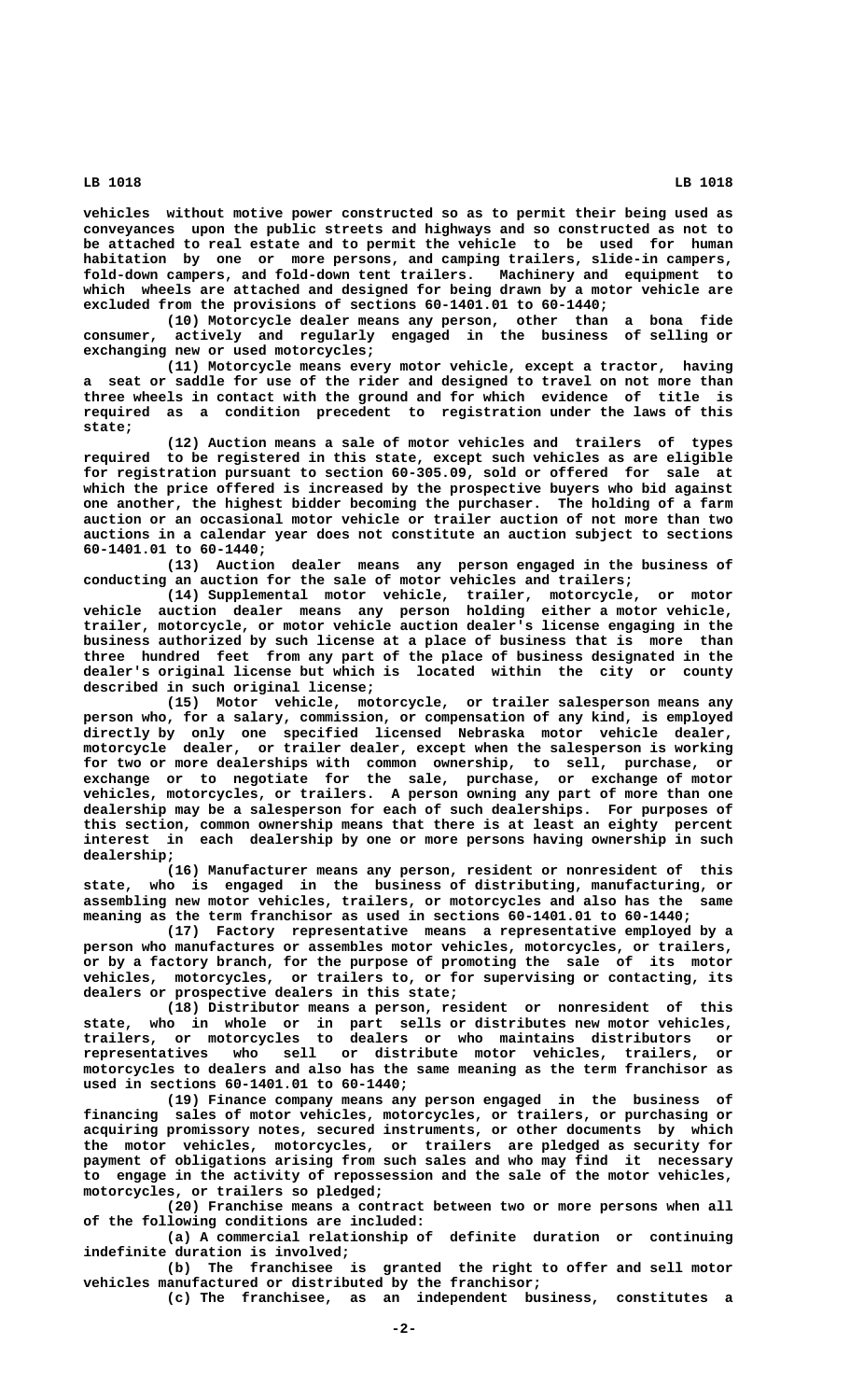**component of the franchisor's distribution system;**

**(d) The operation of the franchisee's business is substantially associated with the franchisor's trademark, service mark, trade name, advertising, or other commercial symbol designating the franchisor; and**

**(e) The operation of the franchisee's business is substantially reliant on the franchisor for the continued supply of motor vehicles, parts, and accessories;**

**(21) Franchisee means a new motor vehicle dealer who receives motor vehicles from the franchisor under a franchise and who offers and sells such motor vehicles to the general public;**

**(22) Franchisor means a person who manufactures or distributes motor vehicles and who may enter into a franchise;**

**(23) Community means a franchisee's area of responsibility as stipulated in the franchise;**

 **\_\_\_\_\_\_\_\_\_\_\_\_\_\_\_\_\_\_\_\_\_\_\_\_\_\_\_\_\_\_\_\_\_\_\_\_\_\_\_\_\_\_\_\_\_\_\_\_\_\_\_\_\_\_\_\_\_\_\_\_\_\_\_ (24) Line-make means the motor vehicles that are offered for sale, \_\_\_\_\_\_\_\_\_\_\_\_\_\_\_\_\_\_\_\_\_\_\_\_\_\_\_\_\_\_\_\_\_\_\_\_\_\_\_\_\_\_\_\_\_\_\_\_\_\_\_\_\_\_\_\_\_\_\_\_\_\_\_\_\_\_\_\_\_\_\_\_\_\_\_\_\_\_ lease, or distribution under a common name, trademark, service mark, or brand**  $name of the franc history or manufacturer of the motor vehicle;$ 

 **\_\_\_\_ (25) Consumer care means the performance, for the public, of necessary maintenance and repairs to motor vehicles;**

 **———— \_\_\_\_ (25) (26) Sale, selling, and equivalent expressions mean the attempted act or acts either as principal, agent, or salesperson or in any capacity whatsoever of selling, bartering, exchanging, or otherwise disposing of or negotiating or offering or attempting to negotiate the sale, purchase, or exchange of or interest in any motor vehicle, trailer, or motorcycle, including the leasing of any motor vehicle, trailer, or motorcycle for a period of thirty or more days with a right or option to purchase under the terms of the lease;**

> **———— \_\_\_\_ (26) (27) Established place of business means a permanent location within this state, easily accessible to the public, owned or leased by the applicant or a licensee for at least the term of the license year, and conforming with applicable zoning laws, at which the licensee conducts the business for which he or she is licensed and may be contacted by the public during posted reasonable business hours which shall be not less than forty hours per week. The established place of business shall have the following facilities: (a) Office space in a building or mobile home, which space shall be clean, dry, safe, and well lighted and in which shall be kept and maintained all books, records, and files necessary for the conduct of the licensed business, which premises, books, records, and files shall be available for inspection during regular business hours by any peace officer or investigator employed or designated by the board. Dealers shall, upon demand of the board's investigator, furnish copies of records so required when conducting any investigation of a complaint; (b) a sound and well-maintained sign which is legible from a public road and displayed with letters not less than eight inches in height and one contiguous area to display ten or more motor vehicles, motorcycles, or trailers in a presentable manner; (c) adequate repair facilities and tools to properly and actually service warranties on motor vehicles, motorcycles, or trailers sold at such place of business and to make other repairs arising out of the conduct of the licensee's business or, in lieu of such repair facilities, the licensee may enter into a contract for the provision of such service and file a copy thereof annually with the board and shall furnish to each buyer a written statement as to where such service will be provided as required by section 60-1417. The service facility shall be located in the same county as the licensee unless the board specifically authorizes the facility to be located elsewhere. Such facility shall maintain regular business hours and shall have suitable repair equipment and facilities to service and inspect the type of vehicles sold by the licensee. Investigators of the board may certify ongoing compliance with the service and inspection facilities or repair facilities; and (d) an operating telephone connected with a public telephone exchange and located on the premises of the established place of business with a telephone number listed by the public telephone exchange and available to the public during the required posted business hours. A mobile truck equipped with repair facilities to properly perform warranty functions and other repairs shall be deemed adequate repair facilities for trailers. The requirements of this subdivision shall apply to the place of business authorized under a supplemental motor vehicle, motorcycle, or trailer dealer's license;**

> **———— \_\_\_\_ (27) (28) Retail, when used to describe a sale, means a sale to any person other than a licensed dealer of any kind within the definitions of this section;**

> **———— \_\_\_\_ (28) (29) Factory branch means a branch office maintained in this state by a person who manufactures, assembles, or distributes motor vehicles, motorcycles, or trailers for the sale of such motor vehicles, motorcycles, or**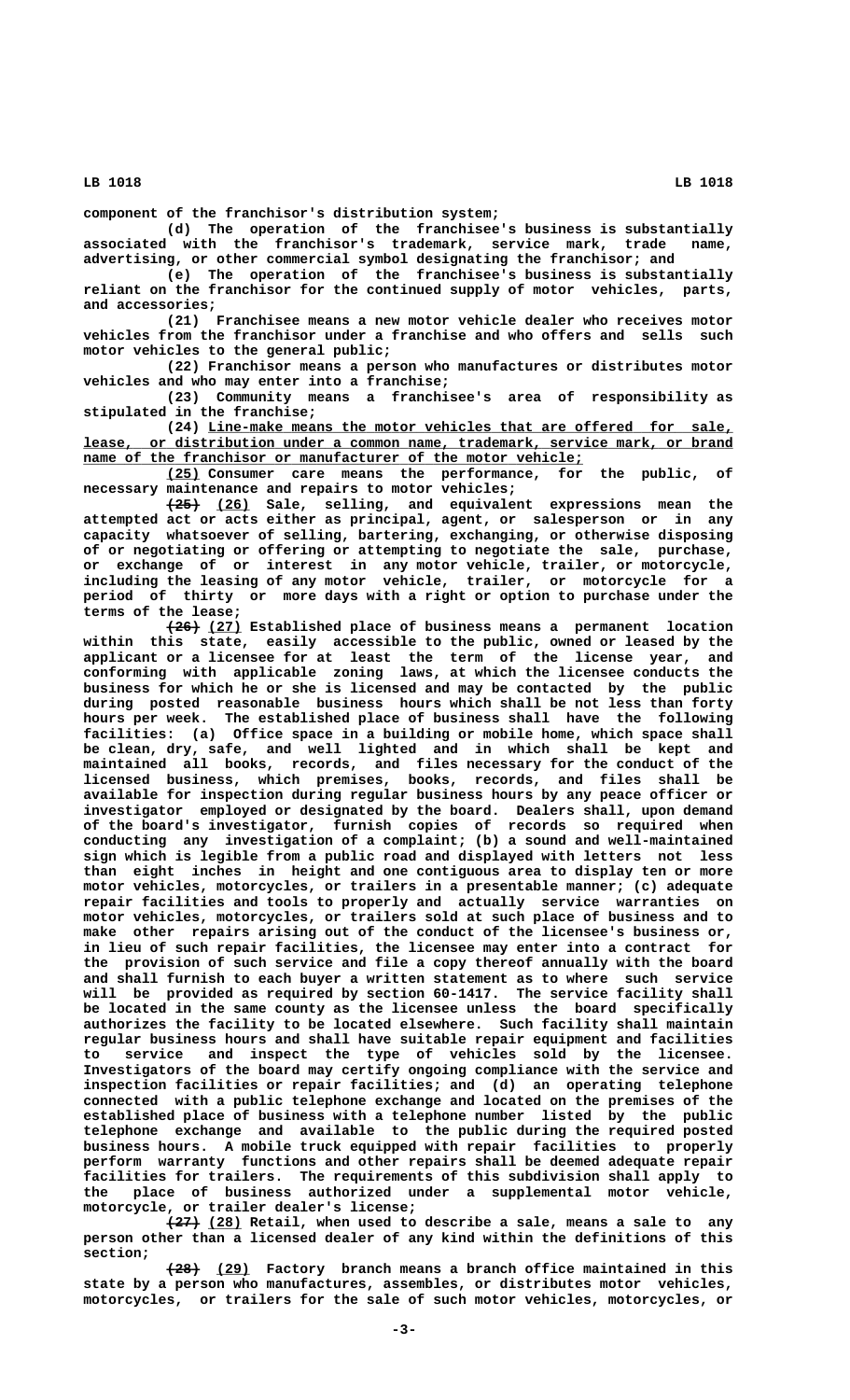**trailers to distributors or dealers or for directing or supervising, in whole or in part, its representatives in this state;**

 **———— \_\_\_\_ (29) (30) Distributor representative means a representative employed by a distributor or distributor branch for the same purpose as set forth in the definition of factory representative in this section;**

 **———— \_\_\_\_ (30) (31) Board means the Nebraska Motor Vehicle Industry Licensing Board;**

 **———— \_\_\_\_ (31) (32) Scrap metal processor means any person engaged in the business of buying vehicles, motorcycles, or parts thereof for the purpose of remelting or processing into scrap metal or who otherwise processes ferrous or nonferrous metallic scrap for resale. No scrap metal processor shall sell vehicles or motorcycles without obtaining a wrecker or salvage dealer license;**

**(32)** (33) Designated family member means the spouse, child, **grandchild, parent, brother, or sister of the owner of a new motor vehicle dealership who, in the case of the owner's death, is entitled to inherit the ownership interest in the new motor vehicle dealership under the terms of the owner's will, who has been nominated in any other written instrument, or who, in the case of an incapacitated owner of such dealership, has been appointed by a court as the legal representative of the new motor vehicle dealer's property;**

 **———— \_\_\_\_ (33) (34) Bona fide consumer means an owner of a motor vehicle, motorcycle, or trailer who has acquired such vehicle for use in business or for pleasure purposes, who has been granted a certificate of title on such motor vehicle, motorcycle, or trailer, and who has registered such motor vehicle, motorcycle, or trailer, all in accordance with the laws of the residence of the owner, except that no owner who sells more than eight registered motor vehicles, motorcycles, or trailers within a twelve-month period shall qualify as a bona fide consumer; and ———**

 **———— \_\_\_\_ (34) (35) Violator means a person acting without a license or registration as required by sections 60-1401.01 to 60-1440; and \_\_\_\_\_**

 **\_\_\_\_\_\_\_\_\_\_\_\_\_\_\_\_\_\_\_\_\_\_\_\_\_\_\_\_\_\_\_\_\_\_\_\_\_\_\_\_\_\_\_\_\_\_\_\_\_\_\_\_\_\_\_\_\_\_\_\_\_\_\_\_\_\_\_\_ (36) Manufactured home means a structure, transportable in one or**  $more$  sections, which in the traveling mode is eight body feet or more in width  **\_\_\_\_\_\_\_\_\_\_\_\_\_\_\_\_\_\_\_\_\_\_\_\_\_\_\_\_\_\_\_\_\_\_\_\_\_\_\_\_\_\_\_\_\_\_\_\_\_\_\_\_\_\_\_\_\_\_\_\_\_\_\_\_\_\_\_\_\_\_\_\_\_\_\_\_\_\_ or forty body feet or more in length or when erected on site is three hundred \_\_\_\_\_\_\_\_\_\_\_\_\_\_\_\_\_\_\_\_\_\_\_\_\_\_\_\_\_\_\_\_\_\_\_\_\_\_\_\_\_\_\_\_\_\_\_\_\_\_\_\_\_\_\_\_\_\_\_\_\_\_\_\_\_\_\_\_\_\_\_\_\_\_\_\_\_\_ twenty or more square feet and which is built on a permanent chassis and \_\_\_\_\_\_\_\_\_\_\_\_\_\_\_\_\_\_\_\_\_\_\_\_\_\_\_\_\_\_\_\_\_\_\_\_\_\_\_\_\_\_\_\_\_\_\_\_\_\_\_\_\_\_\_\_\_\_\_\_\_\_\_\_\_\_\_\_\_\_\_\_\_\_\_\_\_\_ designed to be used as a dwelling with or without a permanent foundation when** connected to the required utilities and includes the plumbing, heating, air  **\_\_\_\_\_\_\_\_\_\_\_\_\_\_\_\_\_\_\_\_\_\_\_\_\_\_\_\_\_\_\_\_\_\_\_\_\_\_\_\_\_\_\_\_\_\_\_\_\_\_\_\_\_\_\_\_\_\_\_\_\_\_\_\_\_\_\_\_\_\_\_\_\_\_\_\_\_\_ conditioning, and electrical systems contained in the structure, except that**  $manufactured home includes any structure that meets all of the requirements of$  **\_\_\_\_\_\_\_\_\_\_\_\_\_\_\_\_\_\_\_\_\_\_\_\_\_\_\_\_\_\_\_\_\_\_\_\_\_\_\_\_\_\_\_\_\_\_\_\_\_\_\_\_\_\_\_\_\_\_\_\_\_\_\_\_\_\_\_\_\_\_\_\_\_\_\_\_\_\_ this subdivision other than the size requirements and with respect to which \_\_\_\_\_\_\_\_\_\_\_\_\_\_\_\_\_\_\_\_\_\_\_\_\_\_\_\_\_\_\_\_\_\_\_\_\_\_\_\_\_\_\_\_\_\_\_\_\_\_\_\_\_\_\_\_\_\_\_\_\_\_\_\_\_\_\_\_\_\_\_\_\_\_\_\_\_\_ the manufacturer voluntarily files a certification required by the United \_\_\_\_\_\_\_\_\_\_\_\_\_\_\_\_\_\_\_\_\_\_\_\_\_\_\_\_\_\_\_\_\_\_\_\_\_\_\_\_\_\_\_\_\_\_\_\_\_\_\_\_\_\_\_\_\_\_\_\_\_\_\_\_\_\_\_\_\_\_\_\_\_\_\_\_\_\_ States Secretary of Housing and Urban Development and complies with the \_\_\_\_\_\_\_\_\_\_\_\_\_\_\_\_\_\_\_\_\_\_\_\_\_\_\_\_\_\_\_\_\_\_\_\_\_\_\_\_\_\_\_\_\_\_\_\_\_\_\_\_\_\_\_\_\_\_\_\_\_\_\_\_\_\_\_\_\_\_\_\_\_\_\_\_\_\_ standards established under the National Manufactured Housing Construction and \_\_\_\_\_\_\_\_\_\_\_\_\_\_\_\_\_\_\_\_\_\_\_\_\_\_\_\_\_\_\_\_\_\_\_\_\_\_\_\_\_\_\_\_\_\_\_\_\_\_\_\_\_\_\_\_\_\_\_\_\_\_\_\_\_\_\_\_\_\_\_\_\_\_\_\_\_\_ Safety Standards Act of 1974, as amended, 42 U.S.C. 5401 et seq. Manufactured** home also includes any manufactured home designed and manufactured with more  **\_\_\_\_\_\_\_\_\_\_\_\_\_\_\_\_\_\_\_\_\_\_\_\_\_\_\_\_\_\_\_\_\_\_\_\_\_\_\_\_\_\_\_\_\_\_\_\_\_\_\_\_\_\_\_\_\_\_\_\_\_\_\_\_\_\_\_ than one separate living unit for the purpose of multifamily living.**

**Nothing in sections 60-1401.01 to 60-1440 shall apply to the State of Nebraska or any of its agencies or subdivisions. No insurance company, finance company, public utility company, fleet owner, or other person coming into possession of any motor vehicle, motorcycle, or trailer, as an incident to its regular business, who sells or exchanges the motor vehicle, motorcycle, or trailer shall be considered a dealer except persons whose regular business is leasing or renting motor vehicles, motorcycles, or trailers.**

**Sec. 2. Section 60-1403.01, Reissue Revised Statutes of Nebraska, is amended to read:**

**(1)** No person shall engage in the business as or serve **in the capacity of, or act as a motor vehicle, trailer, or motorcycle dealer, wrecker or salvage dealer, salesperson, auction dealer, manufacturer, factory branch, factory representative, distributor, distributor branch, or distributor representative in this state without being licensed by the board** under the provisions of Chapter 60, article 14 sections 60-1401.01 to 60-1440  **\_\_\_\_\_\_\_\_\_\_\_\_\_\_\_\_\_\_\_\_\_\_\_\_\_\_\_\_ and section 3 of this act. No salesperson's license shall be issued to any person under the age of sixteen, and no dealer's license shall be issued to any minor. No wrecker or salvage dealer's license shall be issued or renewed unless the applicant has a permanent place of business at which the activity requiring licensing is performed and which conforms to all local laws.**

**(2) A license issued under Chapter 60, article 14, sections \_\_\_ ——————— ——— ——————— ——— \_\_\_\_\_\_\_\_ \_\_\_\_\_\_\_\_\_\_\_\_\_\_\_\_\_\_\_\_\_\_\_\_\_\_\_\_\_\_\_\_\_\_\_\_\_\_\_\_\_\_\_\_\_\_\_ 60-1401.01 to 60-1440 and section 3 of this act shall authorize the holder thereof to engage in the business or activities permitted by the license \_\_\_\_\_\_\_\_\_\_\_\_\_\_\_\_\_\_\_\_\_\_\_\_\_\_\_\_\_\_\_\_\_\_\_\_\_\_\_\_\_\_\_\_\_\_\_\_\_\_\_\_\_\_\_\_\_\_\_\_\_\_\_\_\_\_\_\_\_\_\_\_\_\_\_\_\_\_ subject to sections 60-1401.01 to 60-1440 and section 3 of this act and the \_\_\_\_\_\_\_\_\_\_\_\_\_\_\_\_\_\_\_\_\_\_\_\_\_\_\_\_\_\_\_\_\_\_\_\_\_\_\_\_\_\_\_\_\_\_\_\_\_\_\_\_\_\_\_\_\_\_\_\_\_\_\_\_\_\_\_\_\_\_\_\_\_\_\_\_\_\_ rules and regulations adopted and promulgated by the board under such sections. \_\_\_\_\_\_\_\_**

(3) The provisions of this This section shall not apply to a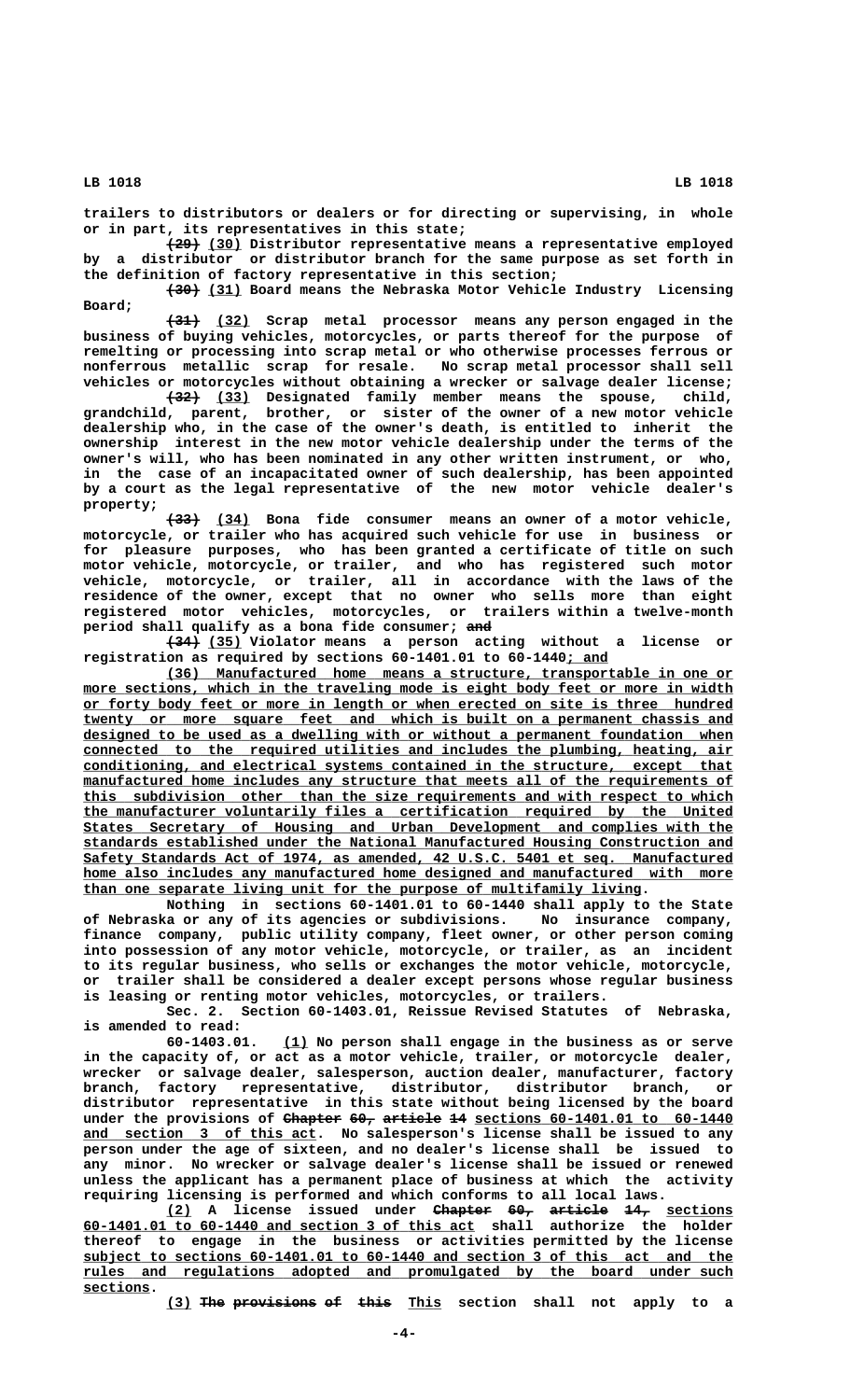licensed real estate salesperson or broker who negotiates for sale<sub>7</sub> or sells a **trailer for any individual who is the owner of not more than two trailers.**

 **\_\_\_\_\_\_\_\_\_\_\_\_\_\_\_\_\_\_\_\_\_\_\_\_\_\_\_\_\_\_\_\_\_\_\_\_\_\_\_\_\_\_\_\_\_\_\_\_\_\_\_\_\_\_\_\_ Sec. 3. (1) For purposes of this section, manufacturer or \_\_\_\_\_\_\_\_\_\_\_\_\_\_\_\_\_\_\_\_\_\_\_\_\_\_\_\_\_\_\_\_\_\_\_\_\_\_\_\_\_\_\_\_\_\_\_\_\_\_\_\_\_\_\_\_\_\_\_\_\_\_\_\_\_\_\_\_\_\_\_\_\_\_\_\_\_\_ distributor includes (a) a factory representative or a distributor \_\_\_\_\_\_\_\_\_\_\_\_\_\_\_\_\_\_\_\_\_\_\_\_\_\_\_\_\_\_\_\_\_\_\_\_\_\_\_\_\_\_\_\_\_\_\_\_\_\_\_\_\_\_\_\_\_\_\_\_\_\_\_\_\_\_\_\_\_\_\_\_\_\_\_\_\_\_ representative or (b) a person who is affiliated with a manufacturer or \_\_\_\_\_\_\_\_\_\_\_\_\_\_\_\_\_\_\_\_\_\_\_\_\_\_\_\_\_\_\_\_\_\_\_\_\_\_\_\_\_\_\_\_\_\_\_\_\_\_\_\_\_\_\_\_\_\_\_\_\_\_\_\_\_\_\_\_\_\_\_\_\_\_\_\_\_\_ distributor or who, directly or indirectly through an intermediary, is \_\_\_\_\_\_\_\_\_\_\_\_\_\_\_\_\_\_\_\_\_\_\_\_\_\_\_\_\_\_\_\_\_\_\_\_\_\_\_\_\_\_\_\_\_\_\_\_\_\_\_\_\_\_\_\_\_\_\_\_\_\_\_\_\_\_\_\_\_\_\_\_\_\_\_\_\_\_ controlled by, or is under common control with, the manufacturer or \_\_\_\_\_\_\_\_\_\_\_\_\_\_\_\_\_\_\_\_\_\_\_\_\_\_\_\_\_\_\_\_\_\_\_\_\_\_\_\_\_\_\_\_\_\_\_\_\_\_\_\_\_\_\_\_\_\_\_\_\_\_\_\_\_\_\_\_\_\_\_\_\_\_\_\_\_\_ distributor. A person is controlled by a manufacturer or distributor if the**  $manufacturer$  or distributor has the authority directly or indirectly, by law  **\_\_\_\_\_\_\_\_\_\_\_\_\_\_\_\_\_\_\_\_\_\_\_\_\_\_\_\_\_\_\_\_\_\_\_\_\_\_\_\_\_\_\_\_\_\_\_\_\_\_\_\_\_\_\_\_\_\_\_\_\_\_\_\_\_\_\_\_\_\_\_\_\_\_\_\_\_\_ or by agreement of the parties, to direct or influence the management and \_\_\_\_\_\_\_\_\_\_\_\_\_\_\_\_\_\_\_\_\_\_\_\_\_\_\_\_\_\_\_\_\_\_\_\_\_\_\_\_\_\_\_\_\_\_\_\_\_\_\_\_\_\_\_\_\_\_\_\_\_\_\_\_\_\_\_\_\_\_\_\_\_\_\_\_\_\_ policies of the person. A franchise agreement with a Nebraska-licensed dealer** which conforms to and is subject to sections 60-1401.01 to 60-1440 and this  **\_\_\_\_\_\_\_\_\_\_\_\_\_\_\_\_\_\_\_\_\_\_\_\_\_\_\_\_\_\_\_\_\_\_\_\_\_\_\_\_\_\_\_\_\_\_\_\_\_\_\_\_ section is not control for purposes of this section.**

 **\_\_\_\_\_\_\_\_\_\_\_\_\_\_\_\_\_\_\_\_\_\_\_\_\_\_\_\_\_\_\_\_\_\_\_\_\_\_\_\_\_\_\_\_\_\_\_\_\_\_\_\_\_\_\_\_\_\_\_\_\_\_\_\_\_\_\_\_ (2) Except as provided in this section, a manufacturer or \_\_\_\_\_\_\_\_\_\_\_\_\_\_\_\_\_\_\_\_\_\_\_\_\_\_\_\_\_\_\_\_\_\_\_\_\_\_\_\_\_\_\_\_\_ distributor shall not directly or indirectly:**

 **\_\_\_\_\_\_\_\_\_\_\_\_\_\_\_\_\_\_\_\_\_\_\_\_\_\_\_\_\_\_\_\_\_\_\_\_\_\_\_\_\_\_\_\_\_\_\_\_\_\_\_\_\_\_\_\_\_\_\_\_\_\_\_\_\_\_\_\_ (a) Own an interest in a franchise, franchisee, or consumer care or \_\_\_\_\_\_\_\_\_\_\_\_\_\_\_\_\_\_\_\_\_\_\_\_\_\_\_\_\_\_\_\_\_\_\_\_\_\_\_\_\_\_\_\_\_\_\_\_\_\_\_\_\_\_\_\_\_\_\_\_\_\_\_\_\_\_\_\_\_\_\_\_\_\_\_\_\_\_ service facility, except that a manufacturer or distributor may hold stock in \_\_\_\_\_\_\_\_\_\_\_\_\_\_\_\_\_\_\_\_\_\_\_\_\_\_\_\_\_\_\_\_\_\_\_\_\_\_\_\_\_\_\_\_\_\_\_\_\_\_\_\_\_\_\_\_\_\_\_\_\_\_\_\_\_\_\_\_\_\_\_\_\_\_\_\_\_\_ a publicly held franchise, franchisee, or consumer care or service facility so \_\_\_\_\_\_\_\_\_\_\_\_\_\_\_\_\_\_\_\_\_\_\_\_\_\_\_\_\_\_\_\_\_\_\_\_\_\_\_\_\_\_\_\_\_\_\_\_\_\_\_\_\_\_\_\_\_\_\_\_\_\_\_\_\_\_\_\_\_\_\_\_\_\_\_\_\_\_ long as the manufacturer or distributor does not by virtue of holding such \_\_\_\_\_\_\_\_\_\_\_\_\_\_\_\_\_\_\_\_\_\_\_\_\_\_\_\_\_\_\_\_\_\_\_\_\_\_\_\_\_\_\_\_\_\_\_\_\_\_\_\_\_\_\_\_\_\_\_\_\_\_\_\_\_\_\_\_\_\_\_\_\_\_\_\_\_\_ stock operate or control the franchise, franchisee, or consumer care or service facility; \_\_\_\_\_\_\_\_\_\_\_\_\_\_\_\_\_**

 **\_\_\_\_\_\_\_\_\_\_\_\_\_\_\_\_\_\_\_\_\_\_\_\_\_\_\_\_\_\_\_\_\_\_\_\_\_\_\_\_\_\_\_\_\_\_\_\_\_\_\_\_\_\_\_\_\_\_\_\_\_\_\_\_\_\_\_\_ (b) Operate or control a franchise, franchisee, or consumer care or \_\_\_\_\_\_\_\_\_\_\_\_\_\_\_\_\_\_\_\_ service facility; or**

 **\_\_\_\_\_\_\_\_\_\_\_\_\_\_\_\_\_\_\_\_\_\_\_\_\_\_\_\_\_\_\_\_\_\_\_\_\_\_\_\_ (c) Act in the capacity of a franchisee.**

 **\_\_\_\_\_\_\_\_\_\_\_\_\_\_\_\_\_\_\_\_\_\_\_\_\_\_\_\_\_\_\_\_\_\_\_\_\_\_\_\_\_\_\_\_\_\_\_\_\_\_\_\_\_\_\_\_\_\_\_\_\_\_\_\_\_\_\_\_ (3) A manufacturer or distributor may own an interest in a \_\_\_\_\_\_\_\_\_\_\_\_\_\_\_\_\_\_\_\_\_\_\_\_\_\_\_\_\_\_\_\_\_\_\_\_\_\_\_\_\_\_\_\_\_\_\_\_\_\_\_\_\_\_\_\_\_\_\_\_\_\_\_\_\_\_\_\_\_\_\_\_\_\_\_\_\_\_ franchisee or otherwise control a franchise for a period not to exceed twelve** months after the date the manufacturer or distributor acquires the franchise  **if: \_\_\_**

 **\_\_\_\_\_\_\_\_\_\_\_\_\_\_\_\_\_\_\_\_\_\_\_\_\_\_\_\_\_\_\_\_\_\_\_\_\_\_\_\_\_\_\_\_\_\_\_\_\_\_\_\_\_\_\_\_\_\_\_\_\_\_\_\_\_\_\_\_ (a) The person from whom the manufacturer or distributor acquired \_\_\_\_\_\_\_\_\_\_\_\_\_\_\_\_\_\_\_\_\_\_\_\_\_\_\_\_\_\_\_\_\_\_\_ the franchise was a franchisee; and**

 **\_\_\_\_\_\_\_\_\_\_\_\_\_\_\_\_\_\_\_\_\_\_\_\_\_\_\_\_\_\_\_\_\_\_\_\_\_\_\_\_\_\_\_\_\_\_\_\_\_\_\_\_\_\_\_\_\_\_\_\_\_\_\_\_\_ (b) The franchise is for sale by the manufacturer or distributor.**

 **\_\_\_\_\_\_\_\_\_\_\_\_\_\_\_\_\_\_\_\_\_\_\_\_\_\_\_\_\_\_\_\_\_\_\_\_\_\_\_\_\_\_\_\_\_\_\_\_\_\_\_\_\_\_\_\_\_\_\_\_\_\_\_\_\_\_\_\_ (4) For purposes of broadening the diversity of its franchisees and \_\_\_\_\_\_\_\_\_\_\_\_\_\_\_\_\_\_\_\_\_\_\_\_\_\_\_\_\_\_\_\_\_\_\_\_\_\_\_\_\_\_\_\_\_\_\_\_\_\_\_\_\_\_\_\_\_\_\_\_\_\_\_\_\_\_\_\_\_\_\_\_\_\_\_\_\_\_ enhancing opportunities for qualified persons who lack the resources to \_\_\_\_\_\_\_\_\_\_\_\_\_\_\_\_\_\_\_\_\_\_\_\_\_\_\_\_\_\_\_\_\_\_\_\_\_\_\_\_\_\_\_\_\_\_\_\_\_\_\_\_\_\_\_\_\_\_\_\_\_\_\_\_\_\_\_\_\_\_\_\_\_\_\_\_\_\_ purchase a franchise outright, but for no other purpose, a manufacturer or**  $distributor$  may temporarily own an interest in a franchise if the  $manufacturer's$  or distributor's participation in the franchise is in a bona  **\_\_\_\_\_\_\_\_\_\_\_\_\_\_\_\_\_\_\_\_\_\_\_\_\_\_\_\_\_\_\_\_\_\_\_\_\_\_\_\_\_\_\_\_\_\_\_\_\_\_\_\_\_\_\_ fide relationship with a franchisee and the franchisee:**

 **\_\_\_\_\_\_\_\_\_\_\_\_\_\_\_\_\_\_\_\_\_\_\_\_\_\_\_\_\_\_\_\_\_\_\_\_\_\_\_\_\_\_\_\_\_\_\_\_\_\_\_\_\_\_\_\_\_\_\_\_\_\_\_\_\_\_\_\_ (a) Has made a significant investment in the franchise, which \_\_\_\_\_\_\_\_\_\_\_\_\_\_\_\_\_\_\_\_\_\_\_\_\_\_\_\_\_\_ investment is subject to loss;**

 **\_\_\_\_\_\_\_\_\_\_\_\_\_\_\_\_\_\_\_\_\_\_\_\_\_\_\_\_\_\_\_\_\_\_\_\_\_\_\_\_\_\_\_\_\_\_\_\_\_\_\_ (b) Has an ownership interest in the franchise; and**

 **\_\_\_\_\_\_\_\_\_\_\_\_\_\_\_\_\_\_\_\_\_\_\_\_\_\_\_\_\_\_\_\_\_\_\_\_\_\_\_\_\_\_\_\_\_\_\_\_\_\_\_\_\_\_\_\_\_\_\_\_\_\_\_\_\_\_\_\_ (c) Operates the franchise under a plan to acquire full ownership of \_\_\_\_\_\_\_\_\_\_\_\_\_\_\_\_\_\_\_\_\_\_\_\_\_\_\_\_\_\_\_\_\_\_\_\_\_\_\_\_\_\_\_\_\_\_\_\_\_\_\_\_\_\_\_\_\_\_\_\_\_\_\_\_\_\_\_\_\_\_\_\_\_\_\_\_\_\_ the franchise within a reasonable time and under reasonable terms and conditions. \_\_\_\_\_\_\_\_\_\_\_**

 **\_\_\_\_\_\_\_\_\_\_\_\_\_\_\_\_\_\_\_\_\_\_\_\_\_\_\_\_\_\_\_\_\_\_\_\_\_\_\_\_\_\_\_\_\_\_\_\_\_\_\_\_\_\_\_\_\_\_\_\_\_\_\_\_\_\_\_\_ (5) On a showing of good cause by a manufacturer or distributor, the** board may extend the time limit set forth in subsection (3) of this section.  **\_\_\_\_\_\_\_\_\_\_\_\_\_\_\_\_\_\_\_\_\_\_\_\_\_\_\_\_\_\_\_\_\_\_\_\_\_\_\_\_\_\_\_\_\_\_\_\_\_\_\_\_\_\_\_\_\_\_\_\_\_\_\_\_\_\_\_\_\_\_\_\_\_\_\_\_\_\_ An extension may not exceed twelve months. An application for an extension \_\_\_\_\_\_\_\_\_\_\_\_\_\_\_\_\_\_\_\_\_\_\_\_\_\_\_\_\_\_\_\_\_\_\_\_\_\_\_\_\_\_\_\_\_\_\_\_\_\_\_\_\_\_\_\_\_\_\_\_\_\_\_\_\_\_\_\_\_\_\_\_\_\_\_\_\_\_ after the first extension is granted is subject to protest by a franchisee of \_\_\_\_\_\_\_\_\_\_\_\_\_\_\_\_\_\_\_\_\_\_\_\_\_\_\_\_\_\_\_\_\_\_\_\_\_\_\_\_\_\_\_\_\_\_\_\_\_\_\_\_\_\_\_\_\_\_\_\_\_\_\_\_\_\_\_\_\_\_\_\_\_\_\_\_\_\_ the same line-make whose franchise is located in the same community as the \_\_\_\_\_\_\_\_\_\_\_\_\_\_\_\_\_\_\_\_\_\_\_\_\_\_\_\_\_\_\_\_\_\_\_\_\_\_\_\_\_\_\_\_\_\_\_\_\_\_\_\_\_\_\_\_\_\_\_\_\_\_\_\_\_ franchise owned or controlled by the manufacturer or distributor.**

 **\_\_\_\_\_\_\_\_\_\_\_\_\_\_\_\_\_\_\_\_\_\_\_\_\_\_\_\_\_\_\_\_\_\_\_\_\_\_\_\_\_\_\_\_\_\_\_\_\_\_\_\_\_\_\_\_\_\_\_\_\_\_\_\_\_\_\_\_ (6) The prohibition in subdivision (2)(b) of this section shall not** apply to any manufacturer of manufactured housing, recreational vehicles, or  **trailers. \_\_\_\_\_\_\_\_\_**

**Sec. 4. Section 60-1406, Revised Statutes Supplement, 1999, is amended to read:**

**60-1406. Licenses issued by the board under Chapter 60, article 14, shall be of the classes set out in this section and shall permit the business activities described in this section:**

**(1) Motor vehicle dealer's license. This license permits the licensee to engage in the business of selling or exchanging new, used, or new** and used motor vehicles<sub>*i*</sub> and trailers, and manufactured homes at the **established place of business designated in the license and another place or places of business located within three hundred feet of the designated place of business and within the city or county described in the original license. This license permits the sale of a trade-in or consignment mobile home greater than forty feet in length and eight feet in width and located at a place other than the dealer's established place of business. This license permits one person, either the licensee, if he or she is the individual owner of the licensed business, or a stockholder, officer, partner, or member of the \_ ——— \_\_\_\_\_\_\_\_\_\_\_\_\_\_\_\_\_\_\_\_\_\_\_\_\_\_ licensee, to act as a motor vehicle, and trailer, and manufactured home salesperson and the name of the authorized person shall appear on the license; (2) Motor vehicle, motorcycle, or trailer salesperson license. This**

**license permits the licensee to engage in the activities of a motor vehicle,**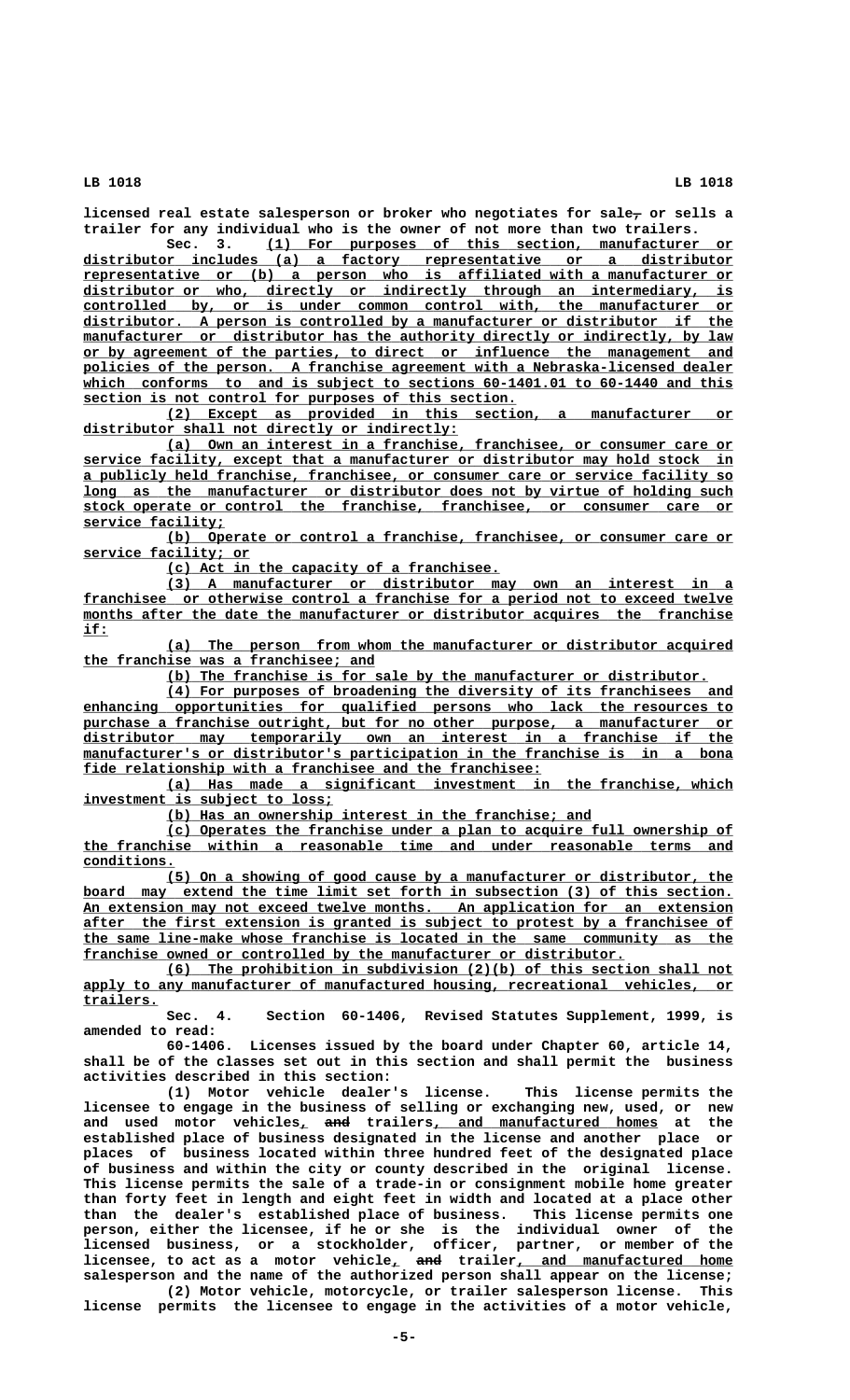**motorcycle, or trailer salesperson. This license permits the one person named on the license to act as a salesperson;**

**(3) Manufacturer license. This license permits the licensee to engage in the activities of a motor vehicle, motorcycle, or trailer manufacturer or manufacturer's factory branch;**

**(4) Distributor license. This license permits the licensee to engage in the activities of a motor vehicle, motorcycle, or trailer distributor;**

**(5) Factory representative license. This license permits the licensee to engage in the activities of a factory branch representative;**

**(6) Factory branch license. This license permits the licensee to maintain a branch office in this state;**

**(7) Distributor representative license. This license permits the licensee to engage in the activities of a distributor representative;**

**(8) Finance company license. This license permits the licensee to engage in the activities of repossession of motor vehicles or trailers and the sale of such motor vehicles or trailers so repossessed;**

**(9) Wrecker or salvage dealer license. This license permits the licensee to engage in the business of acquiring motor vehicles or trailers for the purpose of dismantling the motor vehicles or trailers and selling or otherwise disposing of the parts and accessories of motor vehicles or trailers;**

**(10) Supplemental motor vehicle, motorcycle, or trailer dealer's license. This license permits the licensee to engage in the business of selling or exchanging motor vehicles, motorcycles, or trailers of the type designated in his or her dealer's license at a specified place of business which is located more than three hundred feet from any part of the place of business designated in the original motor vehicle, motorcycle, or trailer dealer's license but which is located within the city or county described in such original license;**

**(11) Motorcycle dealer's license. This license permits the licensee to engage in the business of selling or exchanging new, used, or new and used motorcycles at the established place of business designated in the license and another place or places of business located within three hundred feet of the designated place of business and within the city or county described in the original license. This form of license permits one person named on the license, either the licensee, if he or she is the individual owner of the licensed business, or a stockholder, officer, partner, or member of the licensee, to act as a motorcycle salesperson and the name of the authorized person shall appear on the license;**

**(12) Motor vehicle auction dealer's license. This license permits the licensee to engage in the business of selling motor vehicles and trailers. This form of license permits one person named on the license, either the licensee, if he or she is the individual owner of the licensed business, or a stockholder, officer, partner, or member of the licensee, to act as a motor vehicle auction dealer's salesperson and the name of the authorized person shall appear on the license; and**

**(13) Trailer dealer's license. This license permits the licensee to engage in the business of selling or exchanging new, used, or new and used** trailers <u>and manufactured homes</u> at the established place of business **designated in the license and another place or places of business located within three hundred feet of the designated place of business and within the city or county described in the original license. This form of license permits one person named on the license, either the licensee, if he or she is the individual owner of the licensed business, or a stockholder, officer,** partner, or member of the licensee, to act as a trailer and manufactured home **salesperson and the name of the authorized person shall appear on the license. Sec. 5. Section 60-1407.03, Reissue Revised Statutes of Nebraska,**

**is amended to read:**

**60-1407.03. Notwithstanding the other provisions of Chapter 60, article 14, restricting sales to an established place of business, any ———————— \_\_\_\_\_\_\_\_\_\_\_\_\_\_\_\_\_\_\_\_\_\_\_\_ licensed motor vehicle, motorcycle, or trailer dealer licensed in accordance** with Chapter 60, article 14, may be granted a special permit to display and **sell passenger cars, motor vehicles, motorcycles, trailers, or self-propelled motor homes at fairs, sports shows, vacation shows, and similar events,** subject to the conditions established by sections 60-1407.02 to <del>60-1407.05</del>  **60-1407.04. \_\_\_\_\_\_\_\_\_\_**

> **Sec. 6. Section 60-1417, Reissue Revised Statutes of Nebraska, is amended to read:**

> **60-1417. Every motor vehicle, motorcycle, or trailer sale, except between a manufacturer or distributor, shall be evidenced by an instrument in \_\_\_\_\_\_\_\_\_\_\_\_ writing upon a form that may be adopted and promulgated by the board and**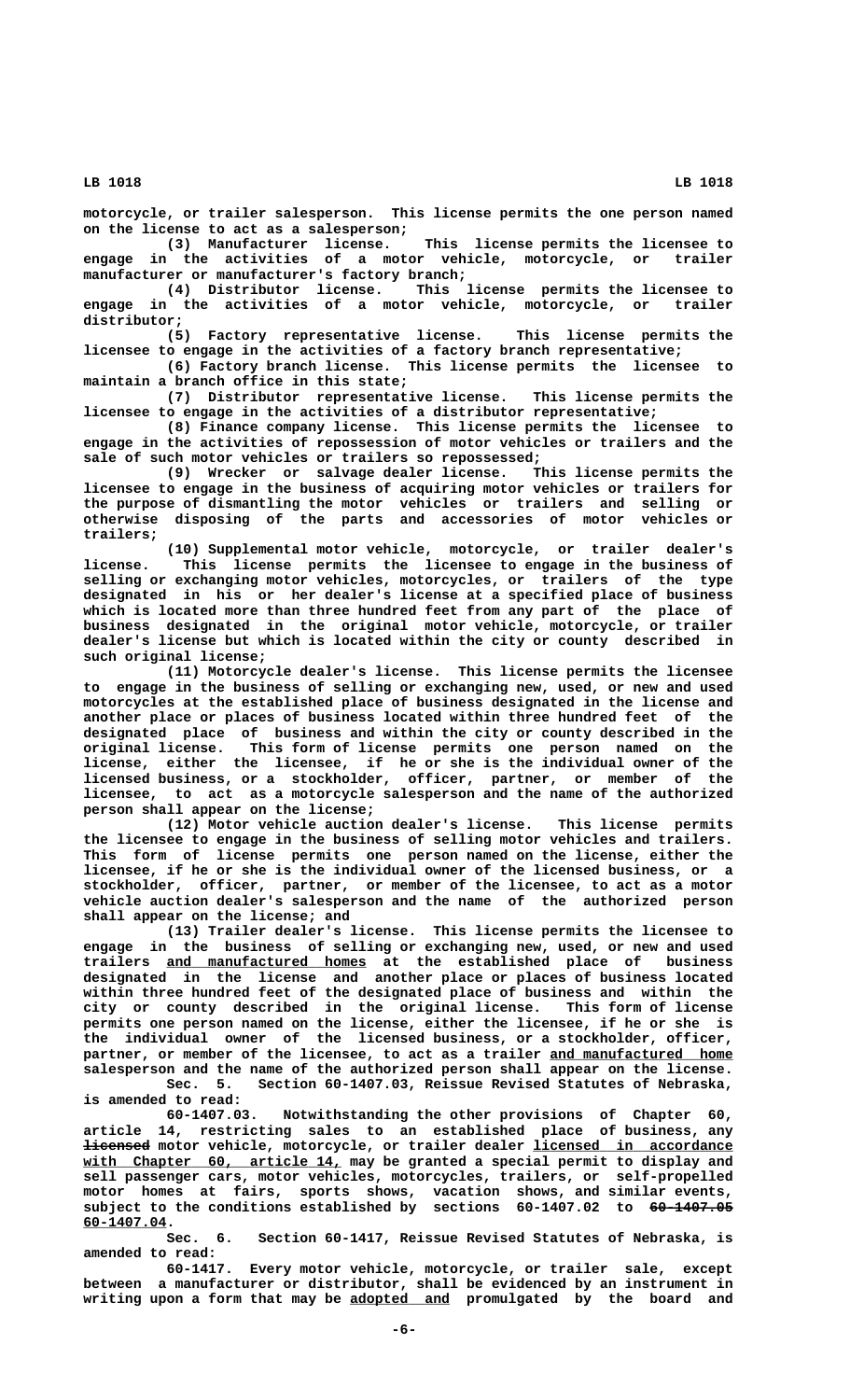**approved by the Attorney General which shall contain all the agreements of the parties and shall be signed by the buyer and seller or a duly acknowledged agent of the seller. Prior to or concurrent with any such motor vehicle, motorcycle, or trailer sale, the seller shall deliver to the buyer written documentation which shall contain the following information:**

**(1) Name of seller;**

**(2) Name of buyer;**

**(3) Year of model and identification number;**

**(4) Cash sale price;**

**(5) Year and model of trailer and serial number, if any;**

**(6) The amount of buyer's downpayment and whether made in money or goods or partly in money and partly in goods, including a brief description of any goods traded in;**

**(7) The difference between subdivisions (4) and (6) of this section; (8) The amount included for insurance if a separate charge is made for insurance, specifying the types of coverages;**

**(9) If the sale is an installment sale:**

**(a) The basic time price, which is the sum of subdivisions (7) and (8) of this section;**

**(b) The time-price differential;**

**(c) The amount of the time-price balance, which is the sum of subdivisions (a) and (b) of this subdivision, payable in installments by the buyer to the seller;**

**(d) The number, amount, and due date or period of each installment payment; and**

**(e) The time-sales price;**

**(10) Whether the sale is as is or subject to warranty and, if subject to warranty, specifying the warranty; and**

**(11) If repairs or inspections arising out of the conduct of a dealer's business cannot be provided by the dealer in any representations or warranties that may arise, the instrument shall so state that fact and shall provide the purchaser with the location of a facility where such repairs or inspections, as provided for in the service contract, can be accomplished.**

**A copy of all such instruments and written documentation shall be retained in the file of the dealer for five years from the date of sale. The dealer shall keep a copy of the odometer statement required by section 60-134 which is furnished to him or her for each motor vehicle the dealer purchases or sells. The dealer shall keep such statements for five years from the date of the transaction as shown on the odometer statement.**

 **\_\_\_\_\_\_\_\_\_\_\_\_\_\_\_\_\_\_\_\_\_\_\_\_\_\_\_\_\_\_\_\_\_\_\_\_\_\_\_\_\_\_\_\_\_\_\_\_\_\_\_\_\_\_\_\_\_\_\_\_\_\_\_\_\_\_\_\_ If a transaction for the sale of a new motor vehicle which does not**  $\frac{ }{\text{take place in the State of Nebraska provides for delivery in Nebraska}$  **\_\_\_\_\_\_\_\_\_\_\_\_\_\_\_\_\_\_\_\_\_\_\_\_\_\_\_\_\_\_\_\_\_\_\_\_\_\_\_\_\_\_\_\_\_\_\_\_\_\_\_\_\_\_\_\_\_\_\_\_\_\_\_\_\_\_\_\_\_\_\_\_\_\_\_\_\_\_ delivery in Nebraska shall only be made through a motor vehicle dealer \_\_\_\_\_\_\_\_\_\_\_\_\_\_\_\_\_\_\_\_\_\_\_\_\_\_\_\_\_\_\_\_\_\_\_\_\_\_\_\_\_\_\_\_\_\_\_\_\_\_\_\_\_\_\_\_\_\_\_\_\_\_\_\_\_\_\_\_\_\_\_\_\_\_\_\_\_\_ licensed and bonded in Nebraska. The motor vehicle dealer may charge the** seller for such service but shall not charge the purchaser. The motor vehicle  $\frac{1}{2}$  dealer shall be jointly and severally liable for compliance with all  **\_\_\_\_\_\_\_\_\_\_\_\_\_\_\_\_\_\_\_\_\_\_\_\_\_\_\_\_\_\_\_\_\_\_\_\_\_\_\_\_\_\_\_\_\_\_\_\_\_\_\_\_\_\_\_\_\_\_\_\_\_\_\_\_\_\_\_\_\_\_\_\_\_\_\_\_\_\_ applicable laws and contracts with the seller. If the dealer is not a \_\_\_\_\_\_\_\_\_\_\_\_\_\_\_\_\_\_\_\_\_\_\_\_\_\_\_\_\_\_\_\_\_\_\_\_\_\_\_\_\_\_\_\_\_\_\_\_\_\_\_\_\_\_\_\_\_\_\_\_\_\_\_\_\_\_\_\_\_\_\_\_\_\_\_\_\_\_ franchisee of the manufacturer or distributor of the line-make of the vehicle, \_\_\_\_\_\_\_\_\_\_\_\_\_\_\_\_\_\_\_\_\_\_\_\_\_\_\_\_\_\_\_\_\_\_\_\_\_\_\_\_\_\_\_\_\_\_\_\_\_\_\_\_\_\_\_\_\_\_\_\_\_\_\_\_\_\_\_\_\_\_\_\_\_\_\_\_\_\_ the dealer shall notify the purchaser in writing that the dealer is jointly** and severally liable with the seller for compliance with all applicable laws  **\_\_\_\_\_\_\_\_\_\_\_\_\_\_\_\_\_\_\_\_\_\_\_\_\_\_\_\_\_\_\_\_\_\_\_\_\_\_\_\_\_\_\_\_\_\_\_\_\_\_\_\_\_\_\_\_\_\_\_\_\_\_\_\_\_\_\_\_\_\_\_\_\_\_\_\_\_\_ and contracts with the seller and that the dealer is not authorized to provide \_\_\_\_\_\_\_\_\_\_\_\_\_\_\_\_\_\_\_\_\_\_\_\_\_\_\_\_\_\_\_\_\_\_\_\_\_\_\_\_\_\_\_\_\_\_\_\_\_\_\_\_\_\_\_\_\_\_\_\_\_\_\_ repairs or inspections pursuant to the manufacturer's warranty.**

**Sec. 7. Section 60-1434, Reissue Revised Statutes of Nebraska, is amended to read:**

**60-1434. In determining whether good cause has been established for entering into an additional franchise for the same line-make, the board shall take into consideration the existing circumstances, including, but not limited to:**

**(1) Amount of business transacted by other franchisees of the same line-make in that community;**

**(2) Investment necessarily made and obligations incurred by other franchisees of the same line-make, in that community, in the performance of their part of their franchises;**

**(3) Permanency of the investment;**

**(4) Effect on the retail motor vehicle business as a whole in that community;**

**(5) Whether it is injurious to the public welfare for an additional franchise to be established; and**

**(6) Whether the franchisees of the same line-make in that community are providing adequate consumer care for the motor vehicle, combination motor vehicle and trailer, motorcycle, or trailer products of the line-make which shall include the adequacy of motor vehicle, combination motor vehicle and trailer, motorcycle, or trailer dealer service facilities, equipment, supply**